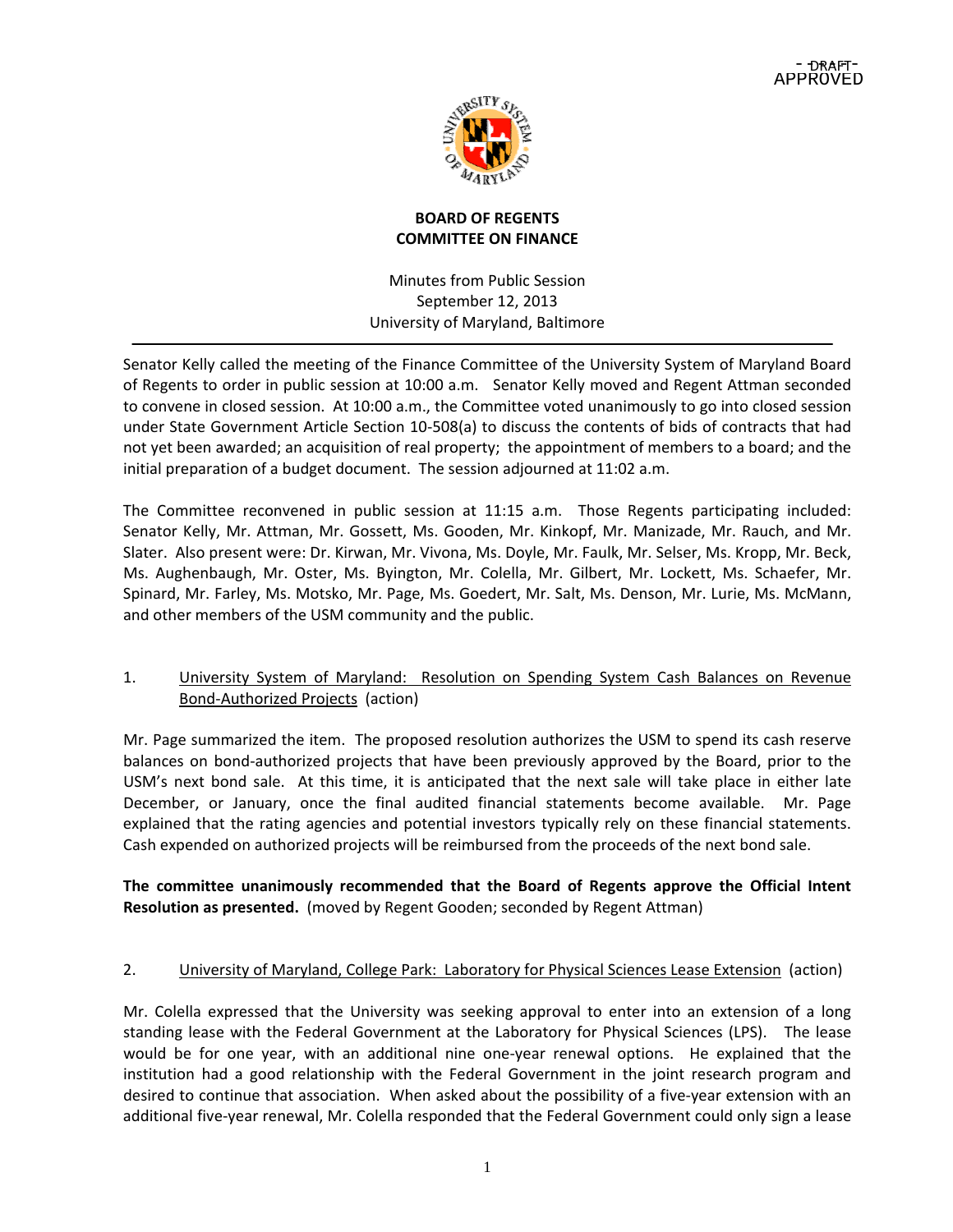for a year. Ms. Motsko added that the Army Corps of Engineers does not have the statutory authority to enter into leases that exceed a single year. With all of the operating and capital needs covered by the lease payments, the lease terms are very good for the University. Regent Gossett asked if it would be possible to relocate the lab in M Square. Mr. Colella replied that the facilities in the research park were fully occupied and there are on-going renewals. He also pointed out that the LPS is a secure facility.

**The committee unanimously recommended that the Board of Regents approve for the University to execute a lease extension with the Federal Government under the terms described and delegate to the Chancellor the authority to finalize all arrangements pursuant to the USM Policy on Acquisition, Disposition, and Leasing Real Property.** (moved by Regent Gossett; seconded by Regent Attman)

## 3. University of Maryland, College Park: Consulting Services for the Implementation of the Kuali Financial System (action)

Mr. Colella and Mr. Farley addressed the committee. The campus is moving away from its legacy resource planning system, FRS, to the new Kuali Financial System. Kuali is based on the financial information system used at Indiana University and is a modular financial accounting system designed to meet the needs of higher education. The consortium was founded in the early 2000's and the University joined in the mid‐2000's. Through a competitive RFP process, a consulting firm was hired to provide expertise during the implementation of Kuali. At this point, a couple of years into the project, the University has a better feel for its needs in terms of the level of outside expertise required to successfully implement the project. The University will be hiring more technical staff and transition away from the consultants. The contract is structured with fixed rates; the University will issue specific task orders as needed. Moving forward, the University will pay its IT staff dedicated to the project and \$180,000 annually to the consortium.

**The committee unanimously recommended that the Board of Regents approve the revised award to Navigator Management Partners, LLC in an amount not to exceed \$8.5 million for the base period and authorize the University to execute three renewal options not to exceed \$4.0 million in total as it transitions from its current financial system to KFS and to continue the implementation of the new financial system. The total value of the contract shall not exceed \$12.5 million.** (moved by Regent Gossett; seconded by Regent Gooden)

### 4. University System of Maryland: Review of Capital Improvement Projects (information)

Mr. Beck indicated that everything was on target. He highlighted a few of the facilities under construction and encouraged the members of the committee to tour the campus' facilities when they had an opportunity.

### **The report was accepted for information.**

# 5. University System of Maryland (USM): Briefing on the USM's Response to the Affordable Care Act (information)

The committee received an update on the Affordable Care Act from Ms. Goedert. She explained that major elements of the Affordable Care Act (ACA) will take effect on January 1. The Maryland Health Connection, the State's Exchange, will be open in October 2013. The ACA requires the USM to provide